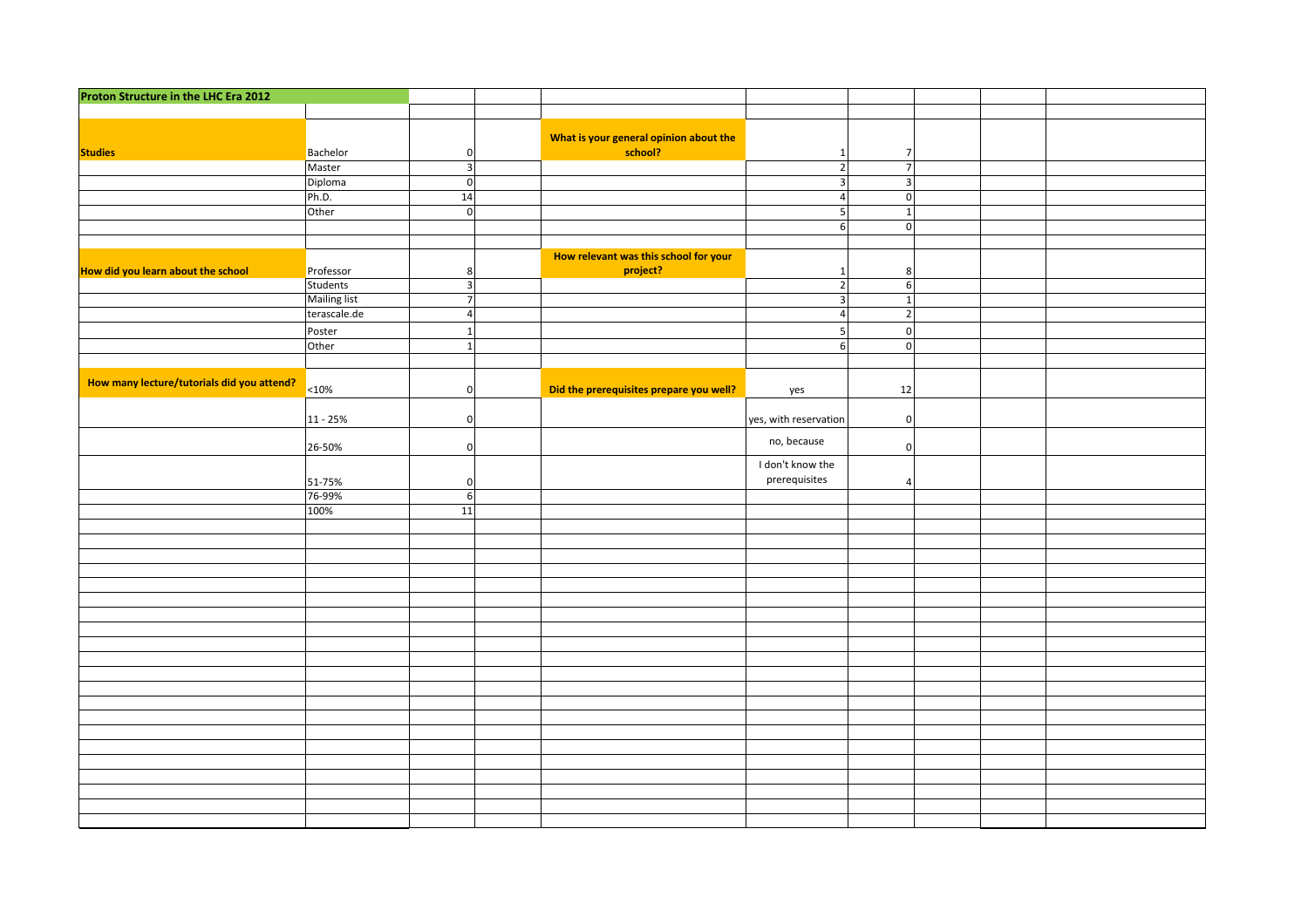|                                              |                  | $\mathbf{1}$     | $\overline{2}$          | $\overline{3}$          |                     | $\overline{4}$ | 5 <sup>5</sup>            |                                         | $6\phantom{1}$  |                            |  |
|----------------------------------------------|------------------|------------------|-------------------------|-------------------------|---------------------|----------------|---------------------------|-----------------------------------------|-----------------|----------------------------|--|
| <b>School in general</b>                     | Lectures         | $6\vert$         | 10                      |                         | $1\vert$            |                | 0                         | 0                                       |                 | 0 1,70588235               |  |
|                                              | Turtorials       | $\overline{9}$   | $\vert$ 3               |                         | $\mathsf{S}$        |                | $\overline{1}$            | $\overline{0}$                          |                 | 0 1,88888889               |  |
|                                              | Coordination     |                  |                         |                         |                     |                |                           |                                         |                 |                            |  |
|                                              | between lectures | 11               | $6 \mid$                |                         | $\mathbf 0$         |                | $\mathbf 0$               | $\pmb{0}$                               |                 | 0 1,35294118               |  |
|                                              | Organisation     | 10               | 7 <sup>1</sup>          |                         | $\Omega$            |                | 0                         | $\overline{\mathbf{0}}$                 |                 | $0$ 1,41176471             |  |
|                                              |                  |                  |                         |                         |                     |                |                           |                                         |                 | 1,58986928                 |  |
|                                              |                  | $\mathbf{1}$     | $\overline{2}$          | $\overline{3}$          |                     | $\overline{4}$ | $5\overline{)}$           |                                         | $6\overline{6}$ |                            |  |
| <b>QCD Factorisation (S. Alekhin)</b>        | Interesting      | 9                | 5 <sup>1</sup>          |                         | $\mathbf{1}$        |                | $\overline{0}$            | $\mathbf 0$                             |                 | 0 1,46666667               |  |
|                                              | Useful/relevant  | 키                | $6 \mid$                |                         | $1\vert$            |                | $\overline{0}$            | $\overline{\text{o}}$                   |                 | 0 1,57142857               |  |
|                                              | Nice style       | $\overline{5}$   | $2 \overline{ }$        |                         | 7 <sup>1</sup>      |                | 0                         | $\mathbf 0$                             |                 | 0 2,14285714               |  |
|                                              |                  |                  |                         |                         |                     |                |                           |                                         |                 | 1,72698413                 |  |
|                                              |                  | $\mathbf 1$      | $\overline{2}$          | $\overline{3}$          |                     | $\overline{4}$ | $5\phantom{.0}$           |                                         | $6\phantom{1}6$ |                            |  |
| PDF determinations and their ingredients (A. |                  |                  |                         |                         |                     |                |                           |                                         |                 |                            |  |
| Cooper-Sarkar)                               | Interesting      | 12               | $\overline{4}$          |                         | $\mathbf 0$         |                | $\mathbf 0$               | 0                                       | $\mathbf{0}$    | 1,25                       |  |
|                                              | Useful/relevant  | 10               | 5 <sup>1</sup>          |                         | $1\vert$            |                | 0                         | $\pmb{0}$                               | 0               | 1,4375                     |  |
|                                              | Nice style       | 9                | $6 \overline{6}$        |                         | $1\vert$            |                | 0                         | $\mathsf 0$                             | $\overline{0}$  | 1,5                        |  |
|                                              |                  |                  |                         |                         |                     |                |                           |                                         |                 | 1,39583333                 |  |
|                                              |                  | $\mathbf{1}$     | $\overline{2}$          | $\overline{3}$          |                     | $\overline{4}$ | $5\phantom{.0}$           |                                         | $\sqrt{6}$      |                            |  |
| Comparing data and theory at the LHC         |                  |                  |                         |                         |                     |                |                           |                                         |                 |                            |  |
| (1,<br>Katzy)                                | Interesting      |                  |                         |                         |                     |                |                           |                                         |                 |                            |  |
|                                              |                  | 6<br>6           | $5\phantom{.0}$<br>7    |                         | $\overline{2}$<br>1 |                | $\mathbf 0$               | $\pmb{0}$                               |                 | 0 1,69230769               |  |
|                                              | Useful/relevant  | 6                | 7                       |                         |                     |                | $\circ$<br>$\overline{0}$ | $\mathsf{o}$<br>$\overline{\mathbf{0}}$ |                 | 0 1,64285714               |  |
|                                              | Nice style       |                  |                         |                         | $\overline{2}$      |                |                           |                                         |                 | $0\overline{)1,73333333}$  |  |
|                                              |                  |                  |                         |                         |                     |                |                           |                                         |                 | 1,68949939                 |  |
|                                              |                  | $\mathbf{1}$     | $\overline{2}$          | $\overline{3}$          |                     | $\overline{4}$ | $5\overline{)}$           |                                         | $6\phantom{1}6$ |                            |  |
| QCD evolution with QCDNUM (M. Botje)         | Interesting      | 10               | 5 <sub>l</sub>          |                         | $1\vert$            |                | 1                         | $\mathbf 0$                             |                 | 0 1,58823529               |  |
|                                              | Useful/relevant  | $\boldsymbol{8}$ | $\overline{4}$          |                         | $\vert$             |                | $\overline{0}$            | $\pmb{0}$                               | $\overline{0}$  | 1,75                       |  |
|                                              | Nice style       | $\overline{9}$   | $\overline{4}$          |                         | $\vert$ 3           |                | 0                         | $\mathbf 0$                             | $\mathbf{0}$    | 1,625                      |  |
|                                              |                  |                  |                         |                         |                     |                |                           |                                         |                 | 1,65441176                 |  |
|                                              |                  | $\mathbf{1}$     | $\overline{2}$          | $\mathbf{3}$            |                     | $\overline{4}$ | 5                         |                                         | $6\phantom{1}6$ |                            |  |
| <b>PDF reweighting (A. Guffanti)</b>         | Interesting      | 8 <sup>1</sup>   | 5                       |                         | $1\vert$            |                | 3                         | 0                                       |                 | 0 1,94117647               |  |
|                                              | Useful/relevant  | 키                | 5 <sub>l</sub>          |                         | $\vert$ 3           |                | $\overline{1}$            | $\mathbf 1$                             | 0               | 2,05882353                 |  |
|                                              | Nice style       | 키                | 9                       |                         | $\overline{0}$      |                | 0                         | $\mathbf{1}$                            |                 | 0 1,76470588               |  |
|                                              |                  |                  |                         |                         |                     |                |                           |                                         |                 | 1,92156863                 |  |
|                                              |                  | $\mathbf{1}$     | $\overline{2}$          | $\overline{3}$          |                     | $\overline{4}$ | $5\phantom{.0}$           |                                         | $\sqrt{6}$      |                            |  |
| <b>QCD fitting tools and HERAFitter</b>      |                  |                  |                         |                         |                     |                |                           |                                         |                 |                            |  |
| (Radescu/Placakyte)                          | Interesting      | 15               | $\overline{\mathbf{3}}$ |                         | 0                   |                | $\mathbf 0$               | $\pmb{0}$                               |                 | 0 1,16666667               |  |
|                                              | Useful/relevant  | 12               | 5                       |                         | 0                   |                | $\overline{0}$            | $\pmb{\mathsf{0}}$                      |                 | $0 \overline{)1,29411765}$ |  |
|                                              | Nice style       | 9                | 5 <sup>1</sup>          |                         | $\vert$ 3           |                | 0                         | $\mathfrak o$                           |                 | 0 1,64705882               |  |
|                                              |                  |                  |                         |                         |                     |                |                           |                                         |                 | 1,36928105                 |  |
|                                              |                  | $\mathbf{1}$     | $\overline{2}$          | $\overline{\mathbf{3}}$ |                     | $\overline{4}$ | $5\phantom{.0}$           |                                         | $\sqrt{6}$      |                            |  |
| <b>FASTNIo (Rabbertz/Britzger)</b>           | Interesting      | $\overline{z}$   | 7                       |                         | $1\vert$            |                | $\mathbf{1}$              | $\pmb{0}$                               | $\mathbf{0}$    | 1,75                       |  |
|                                              | Useful/relevant  | $\overline{z}$   | $\overline{7}$          |                         | 1                   |                | $\mathbf{1}$              | $\mathbf 0$                             | 0               | 1,75                       |  |
|                                              | Nice style       | 8 <sup>1</sup>   | $\overline{4}$          |                         | 3 <sup>1</sup>      |                | $\mathbf{1}$              | $\mathbf 0$                             | $\overline{0}$  | 1,8125                     |  |
|                                              |                  |                  |                         |                         |                     |                |                           |                                         |                 | 1,77083333                 |  |
|                                              |                  |                  |                         |                         |                     |                |                           |                                         |                 |                            |  |
|                                              |                  |                  |                         |                         |                     |                |                           |                                         |                 |                            |  |
|                                              |                  |                  |                         |                         |                     |                |                           |                                         |                 |                            |  |
|                                              |                  |                  |                         |                         |                     |                |                           |                                         |                 |                            |  |
|                                              |                  |                  |                         |                         |                     |                |                           |                                         |                 |                            |  |